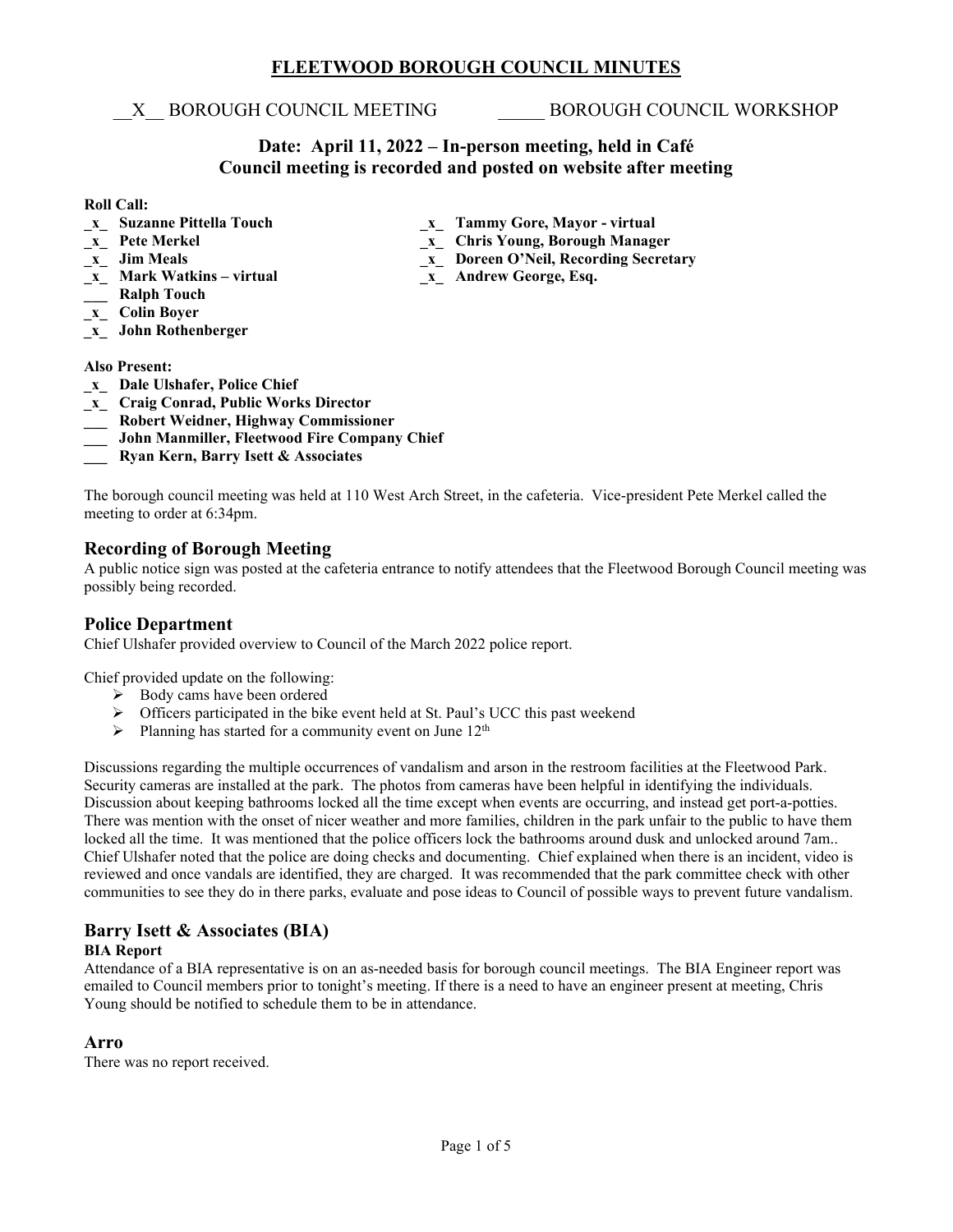# **Guests:** See attached list.

# **Eagle Scout Project**

Logan Detwiler from Troop 183 presented his Eagle Scout project to Council. The project is at the triangle park at Fleetwood Avenue and Beech Street. Refer to attached documentation regarding the project.

Chris Young had met with Mr. Detwiler and Logan to review the three phases of the project.

- $\triangleright$  Add flower bed, plantings, and mulch at the Fleetwood sign
- $\triangleright$  Add dog waste bag station (waste bag distribution)

 $\triangleright$  Replace benches with new pressure treated lumber with Behr sealer and clean existing concrete sides of benches

Logan stated the estimated cost is \$968. Once the plan is approved, he will look for donations from flower greenhouses, Home Depot, Lowes, Weavers, and family will also help with donations. Logan asked Council if the borough would be willing to contribute to the project. There was discussion regarding mulching and maintenance in future. It was mentioned that the mulching would be done on a yearly basis and included in the borough's mulch plan. There were questions regarding maintenance of the flower bed. Logan explained that the mulch would be tapered to the border/grass line. This would allow the mower to cut grass along the edge and eliminate need for weed whacking. Chris Young suggested that possibly the scout troop could adopt the flower bed and they would be responsible for pruning and general care of the plants.

Jim Meals mentioned that Logan could contact the Fleetwood Lions Club for a donation towards his project.

Motion to set aside funds up to \$500 for Logan Detwiler's Eagle Scout project.

**Made by: Jim Meals Seconded by: John Rothenberger \_\_X\_\_ Motion Carried \_\_\_\_ Motion Failed**

# **Water / Sewer Committee**

# **Solar Panels at Sewer Plant**

Seth and Dave from Solar Renewable Energy, LLC gave a presentation of the solar project proposed for the ground area at the sewer plant. There would be approximately 2448 panels at a 20º tilt, with the lowest part of panel being 3' off the ground. This will allow ample space for mowing under the panels. The price of this project includes fencing around the panels. The panels would be 40' off the road to meet Richmond Township's ordinance. Dave and Seth reviewed the net-metering PA policy and the virtual net-metering. The Fleetwood Borough would have a contract with Met-Ed stating that Met-Ed will buy back, along with a contract for net-metering rider. Discussion of scenarios, options, and cash flow. Solar Renewable Energy encourages the borough to purchase the system after 6 years. The solar panels are warranted for 30 years for generating power. The inverters that convert DC to AC have a 20 year warranty; in year 21 they built in replacement of all inverters. The solar project would supply electric for 85% of the borough (24 borough electric accounts). It was mentioned that the solar would not include street lights. There is no meter for the streetlights, the borough pays per light and cannot be compensated for streetlights. The lease payments are less and there would be a savings of \$50,000 for the first 5 years versus the borough paying their regular electric bill. The solar project requires the borough to carry property damage/loss insurance for replacement value of system. Suzanne Touch questioned if the borough can get this insurance if they don't actually own the solar panel system. Chris Young will check on cost of insurance and how it can be added to the borough policy. It was questioned if this project could support car charging stations. Seth said they don't yet, but are looking at how this may work.

It was mentioned this may go through the permit phase and Richmond Township may come back with exceptions/changes. Andy George, Esq. mentioned he reviewed the contract and it's ok. George Ayrton stated the Authority has given their okay for the borough to pursue this project. The question was asked to Dave and Seth that if the borough would engage in contract and go for the permit and it does not pass, what the cost to the borough is. They said there would be no cost except that of the solicitor.

Motion to move forward with the solar panel project at the sewer plant with Solar Renewable Energy, LLC.

# **Made by: Pete Merkel Seconded by: Mark Watkins**

**Opposed: Colin Boyer** – He noted this could be a good project, but doesn't want to tie hands of Council in future years. **\_\_X\_\_ Motion Carried \_\_\_\_ Motion Failed**

Chris will check with insurance company and notify Dave/Seth of findings. Dave/Seth will work on getting permits. Craig Conrad mentioned he notified the farmer that he can no longer plant this field area. Seth mentioned the earliest this project would be started is October/November 2022. The project would be done in a year from the time of contract signing and permit approvals.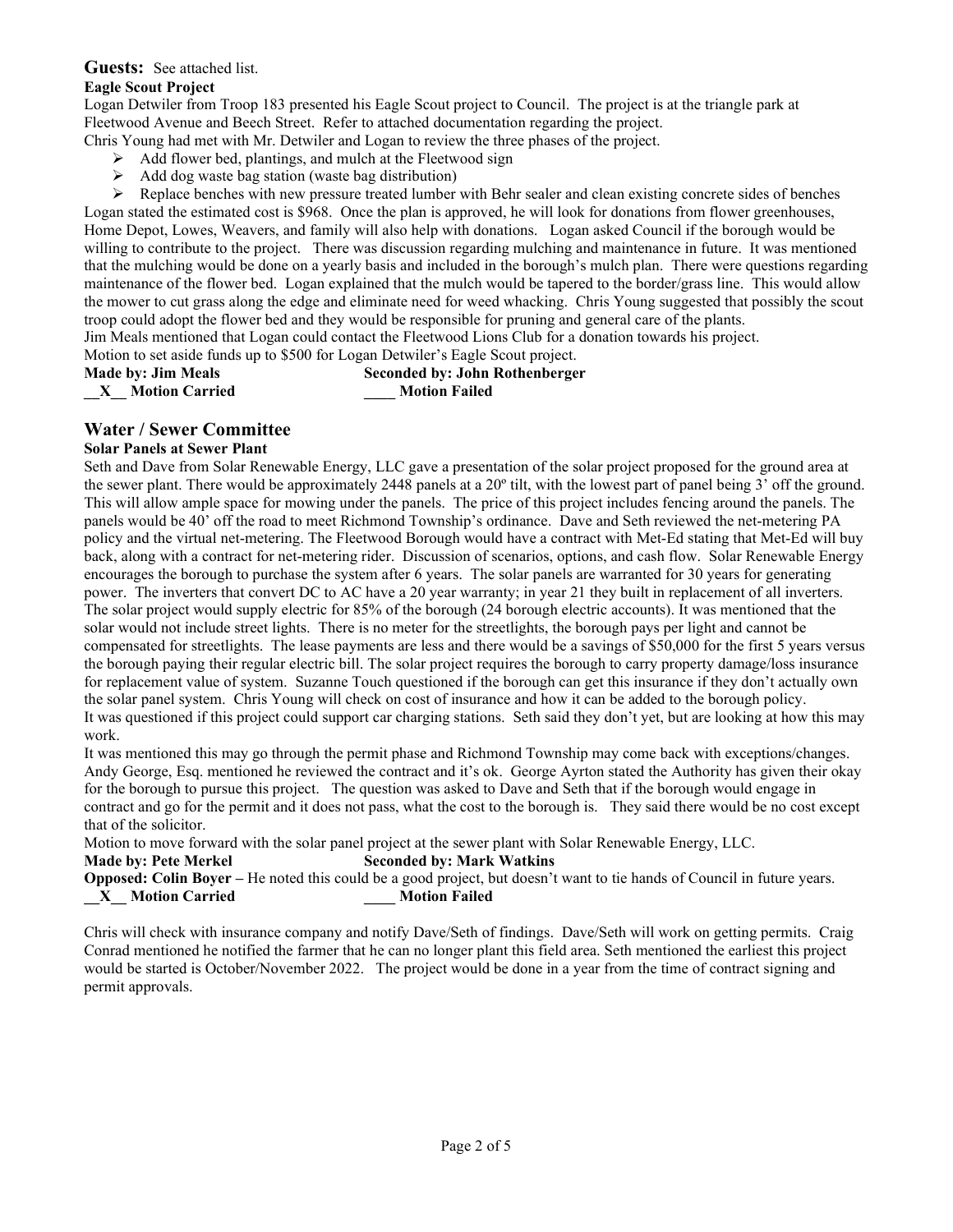# **Water / Sewer Committee – (Continued)**

**Anrich Payment Application**

This is none at this time.

# **Legal - Andrew George, Esq.**

### **Sub –Division - 303 E. Locust Street**

Andy George, Esq. mentioned that at the March 2022 council meeting there was a motion to provide an extension for the plan review. The developer needed to submit new drawings. Russell Anderson stated a letter was sent to the developer notifying them that extension was granted and that it was up to them to submit new drawings. Also the drawings previously submitted will be considered preliminary. The understanding is that the developer needs to submit final drawings to the borough Planning Commission and to the county for approval. After those are approved, it would come back to borough council.

#### **Banning of Individuals from Borough Property**

Andy mentioned that Chris Young had sent out proposed changes of the ordinance to Council. The proposed revisions made to the ordinance is in regards to rules on borough property, banning individuals from borough property due to vandalism, etc. Sections of the ordinance were expanded and strengthened to cover more areas. The other section regarding fines and penalties was updated. Andy suggested increasing fines up to \$1000 max. The ordinance is written that the borough manager would be able to institute the banning of individuals from borough property for 6 months to a year depending on the severity of the violation. Before the banning would be put in place the individual(s) would receive a letter and have an opportunity to make a person's case between borough manager and appeal rights to borough council. Provisions were added that if individual is banned, but is part of a group that is holding function at a borough property, there could be some reprieve. The proposed ordinance does provide for penalties being amended by resolution. Andy mentioned there is no action needed at this time, it's in a draft mode for Council to review and consider. Colin Boyer mentioned that someone may want to look at the sections regarding the definition of parks; the parking lot across from community center is still considered a park from when it was basketball courts. The wording reference about weapons and gambling in the park should be looked at. The way the gambling is currently worded would mean no bingo, games of chance, and/or raffles during events. Colin noted that he does not think that is Council's intent. Andy requested that Colin email his thoughts/concerns to him.

#### **EPA Consent Agreement**

Andy stated there were two violations and it was agreed upon a \$15,000 fine. It was questioned what line item the funds were coming from to cover this; it will be come out of the sewer fund.

Motion to authorize President Suzanne Touch to sign EPA consent agreement.<br>Made by: John Rothenberger Seconded by: Jim Meals **Made by: John Rothenberger \_\_X\_\_ Motion Carried \_\_\_\_ Motion Failed**

# **Fleetwood Park/Pool – John Rothenberger**

#### **Hire Lifeguards**

John addressed the document provided to Council prior to meeting regarding new hires and re-hires of life guards for the Fleetwood Pool.

Motion to approve the new hires and re-hires as noted on document.

| Made by: John Rothenberger | <b>Seconded by: Mark Watkins</b> |
|----------------------------|----------------------------------|
| <b>Motion Carried</b>      | <b>Motion Failed</b>             |

#### **Pool Manager Contract**

John mentioned the new contract for the Mary Templin, Fleetwood Pool Manager is up for approval for re-hire. Motion to re-hire Mary Templin as the pool manger of the Fleetwood Pool for the 2022 season.

| Made by: John Rothenberger | <b>Seconded by: Jim Meals</b> |  |
|----------------------------|-------------------------------|--|
| <b>Motion Carried</b>      | <b>Motion Failed</b>          |  |

#### **Pedestrian Bridge Bid Package**

John stated that the specs for the preparation of the pedestrian bridge installation (grating, elliptical pillars, etc) are ready to go out for bid.

Motion to move forward to get bids for this work.

| Made by: John Rothenberger  | <b>Seconded by: Jim Meals</b> |
|-----------------------------|-------------------------------|
| <b>Opposed: Colin Boyer</b> |                               |
| <b>Motion Carried</b>       | <b>Motion Failed</b>          |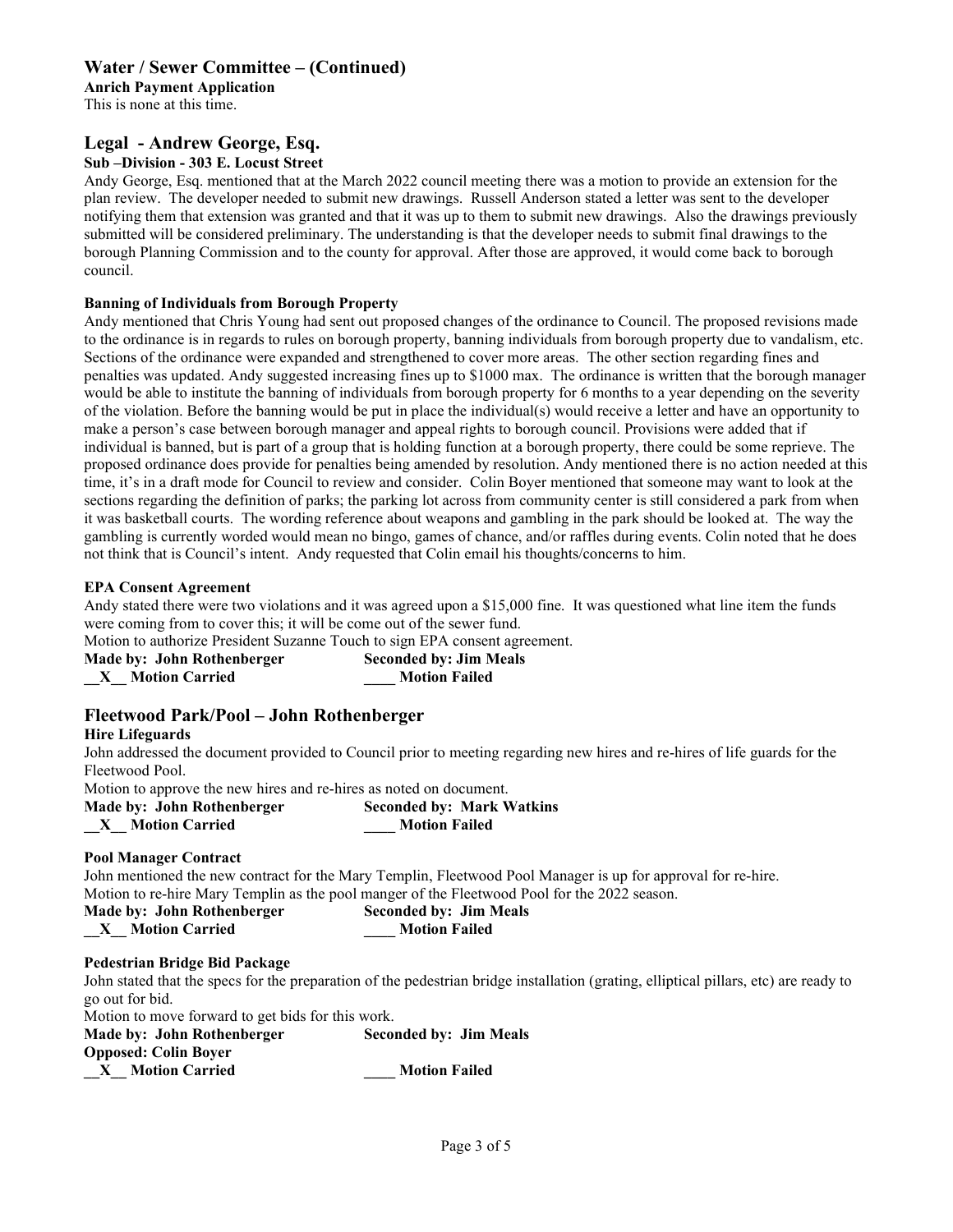# **Borough Managers Report – Chris Young**

# **Bridge / Band Shell**

Chris provided update that the pedestrian bridge and the band shell have been ordered. It we are lucky, it's possible the pedestrian bridge may be installed by the carnival in July. This is dependent on the bids coming in for the prep work to install bridge and the timeline.

# **Locust Street Parking at Apartments**

Chris met with Ryan Kern (BIA) the other week to see if a traffic study is needed. Currently there is parking allowed on both sides of West Locust. With the building being converted to apartments and retail (first floor), there are safety concerns. Chris asked Council if they want to eliminate parking on both sides of the West Locust Street for that block. There was discussion of looking to have some handicap parking spaces on one side and a drop-off/ unloading zone in front of building. Council asked Chris to work with Ryan (BIA) on what's allowed, dimensions, and recommendations. Chris mentioned the small set of apartments at 2 East Locust Street should be done by end of 2022.

#### **West Cedar Street Sub-Division**

Chris stated there is a sub-division on West Cedar Street right behind the church that was converted into apartments. The owner of the church/apartment building is purchasing two homes on West Cedar Street to refurbish and sub-divide. Chris noted if you look at maps, it shows Cedar Street connecting to South Chestnut Street that is currently undeveloped. The request from the owner is a waiver that if Chestnut Street is ever opened/developed to connect to West Cedar Street, he does not want to be responsible for it. The other option is that council agrees to eliminate the unopened South Chestnut Street between West Poplar Street and West Jackson Street from the map. Russell Anderson noted that if Council grants the waiver request, it is the least expensive option to the borough. Otherwise would need to be surveyed and re-write deeds which could get expensive. It was also mentioned that it's doubtful that South Chestnut in this area would ever be opened/developed since it would be in a flood plain along the Willow Creek.

Motion to grant waiver to Don Fister that if South Chestnut Street is ever developed to West Cedar Street, he is not responsible for it.

| <b>Made by: Colin Boyer</b> | <b>Seconded by: Jim Meals</b> |
|-----------------------------|-------------------------------|
| <b>Motion Carried</b>       | <b>Motion Failed</b>          |

# **Traffic Light at Railroad Tracks**

Pete Merkel reviewed the correspondence that had occurred between Fleetwood resident and PennDOT. PennDOT's response alluded to the fact that the borough owned the light and would be responsible for maintenance. This response was posted on social media and now residents are calling the borough about the light. Chris Young had contacted PennDOT to clarify. The result was that the borough owns the light, but PennDOT requires it; there is nothing the borough can do about the light.

#### **Collective Bargaining Team**

Suzanne Touch stated it is time for the police contract negotiations which normally is done by Suzanne and Chris Young. She and Chris will work on this together.

#### **Memorial Day Parade**

Suzanne Touch mentioned that the Fleetwood Legion sent letter to borough regarding the plans and parade route for Memorial Day parade on Monday, May 30<sup>th</sup>.

Motion to approve the parade route.

| Made by: John Rothenberger | <b>Seconded by: Jim Meals</b> |
|----------------------------|-------------------------------|
| <b>Motion Carried</b>      | <b>Motion Failed</b>          |

#### **Budget Packet**

Chris mentioned that he included the budget packet in the email to Council. If anyone has questions let him know.

# **Public Works – Craig Conrad**

The Public Works report was emailed to Council members prior to tonight's meeting.

Craig mentioned that he had gotten some milling quotes for the paving season and due to the high fuel costs, etc, all the costs have come in over the quote threshold. Craig stated he may come back next month asking to advertise those bidding quotes. This may push back the paving schedule a month or so, but not a big deal.

Suzanne inquired if any plans for painting curbs, some of the yellow painting is worn and faded. Craig mentioned he has a contract with Berks County for painting stop bars and R/R crossings. Craig mentioned the borough does not have a machine to paint curbs, but in the past he had borrowed one, so that may be an option.